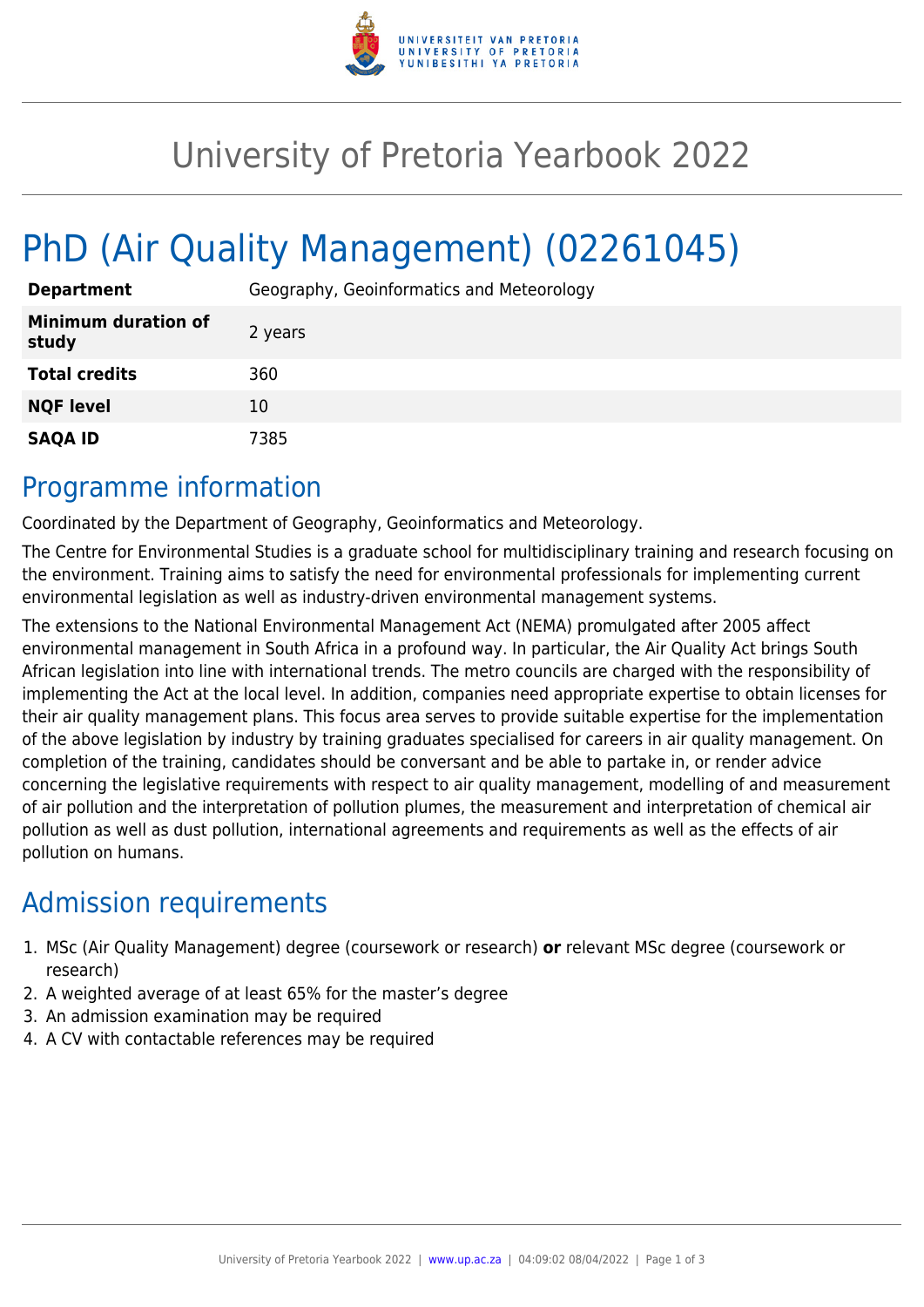

### Curriculum: Year 1

**Minimum credits: 360**

#### **Core modules**

[Thesis: Air quality management 998](https://www.up.ac.za/parents/yearbooks/2022/modules/view/ENV 998) (ENV 998) - Credits: 360.00